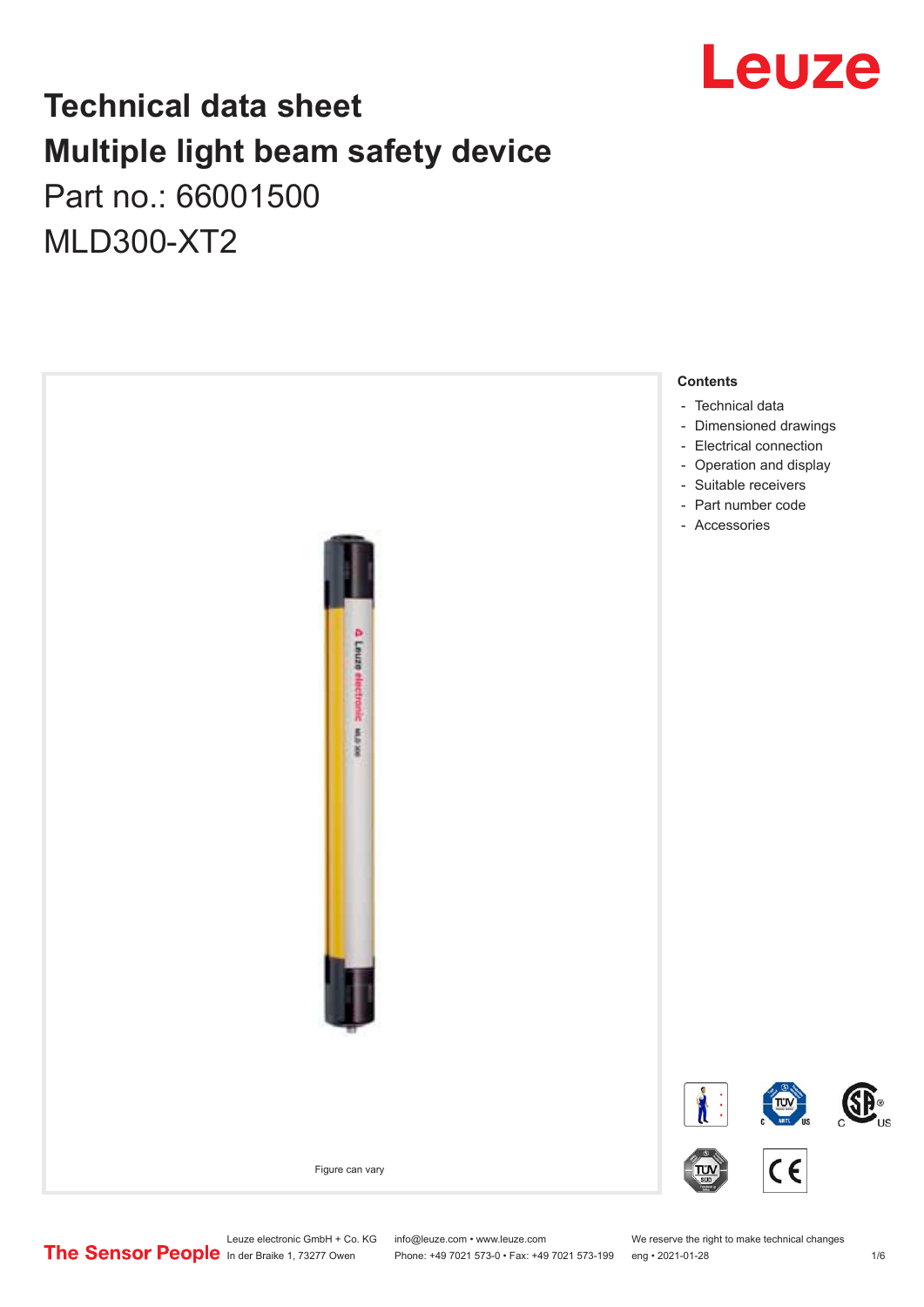### <span id="page-1-0"></span>**Technical data**

# Leuze

| <b>Basic data</b>                |                           |
|----------------------------------|---------------------------|
| <b>Series</b>                    | <b>MLD 300</b>            |
| Device type                      | Transmitter               |
| <b>Functions</b>                 |                           |
| <b>Functions</b>                 | Range reduction           |
| <b>Characteristic parameters</b> |                           |
| <b>Type</b>                      | 2, IEC/EN 61496           |
| <b>SIL</b>                       | 1, IEC 61508              |
| <b>SILCL</b>                     | 1, IEC/EN 62061           |
| MTTF <sub>a</sub>                | 204 years, EN ISO 13849-1 |
| Mission time $T_{M}$             | 20 years, EN ISO 13849-1  |
| <b>Protective field data</b>     |                           |
| <b>Operating range</b>           | $2070$ m                  |

#### **Optical data**

| <b>Number of beams</b>          | 2 Piece(s)    |
|---------------------------------|---------------|
| Beam spacing                    | 500 mm        |
| Light source                    | LED, Infrared |
| <b>LED light wavelength</b>     | 850 nm        |
| Mean power of transmitter diode | $1.369 \mu W$ |
| <b>Transmitted-signal shape</b> | Pulsed        |
| LED group                       | 1             |
|                                 |               |

#### **Electrical data**

**load, max.**

| <b>Protective circuit</b>                    | Overvoltage protection       |
|----------------------------------------------|------------------------------|
|                                              | Short circuit protected      |
|                                              |                              |
| Performance data                             |                              |
| Supply voltage U <sub>B</sub>                | 24 V, DC, -20  20 %          |
| Current consumption, max.                    | 50 mA, Without external load |
| <b>Fuse</b>                                  | External with max. 3 A       |
|                                              |                              |
| <b>Connection</b>                            |                              |
| Number of connections                        | 1 Piece(s)                   |
|                                              |                              |
| <b>Connection 1</b>                          |                              |
| <b>Function</b>                              | Machine interface            |
| Type of connection                           | Connector                    |
| <b>Thread size</b>                           | M <sub>12</sub>              |
| <b>Material</b>                              | Metal                        |
| No. of pins                                  | 5-pin                        |
|                                              |                              |
| <b>Cable properties</b>                      |                              |
| Permissible conductor cross<br>section, typ. | $0.25$ mm <sup>2</sup>       |
| Length of connection cable, max.             | $100 \text{ m}$              |
| Permissible cable resistance to              | $200 \Omega$                 |

#### **Mechanical data**

| Dimension (W x H x L)              | 52 mm x 600 mm x 64.7 mm |
|------------------------------------|--------------------------|
| <b>Housing material</b>            | Metal                    |
| <b>Metal housing</b>               | Aluminum                 |
| Lens cover material                | Plastic / PMMA           |
| <b>Material of end caps</b>        | Diecast zinc             |
| Net weight                         | 1,400q                   |
| <b>Housing color</b>               | Yellow, RAL 1021         |
| Type of fastening                  | Groove mounting          |
|                                    | Swivel mount             |
| <b>Operation and display</b>       |                          |
| Type of display                    | LED                      |
| <b>Number of LEDs</b>              | 2 Piece(s)               |
|                                    |                          |
| <b>Environmental data</b>          |                          |
| Ambient temperature, operation     | $-30$ 55 °C              |
| Ambient temperature, storage       | $-40$ 75 °C              |
| Relative humidity (non-condensing) | 095%                     |
| <b>Certifications</b>              |                          |
| Degree of protection               | IP 67                    |
| <b>Protection class</b>            | III                      |
|                                    |                          |
| <b>Certifications</b>              | c CSA US                 |
|                                    | c TÜV NRTL US            |
|                                    | TÜV Süd                  |
| <b>US patents</b>                  | US 6,418,546 B           |
|                                    | US 7,741,595 B           |
| <b>Classification</b>              |                          |
| <b>Customs tariff number</b>       | 85365019                 |
| eCl@ss 5.1.4                       | 27272703                 |
| eCl@ss 8.0                         | 27272703                 |
| eCl@ss 9.0                         | 27272703                 |
| eCl@ss 10.0                        | 27272703                 |
| eCl@ss 11.0                        | 27272703                 |
| <b>ETIM 5.0</b>                    | EC001832                 |
| <b>ETIM 6.0</b>                    | EC001832                 |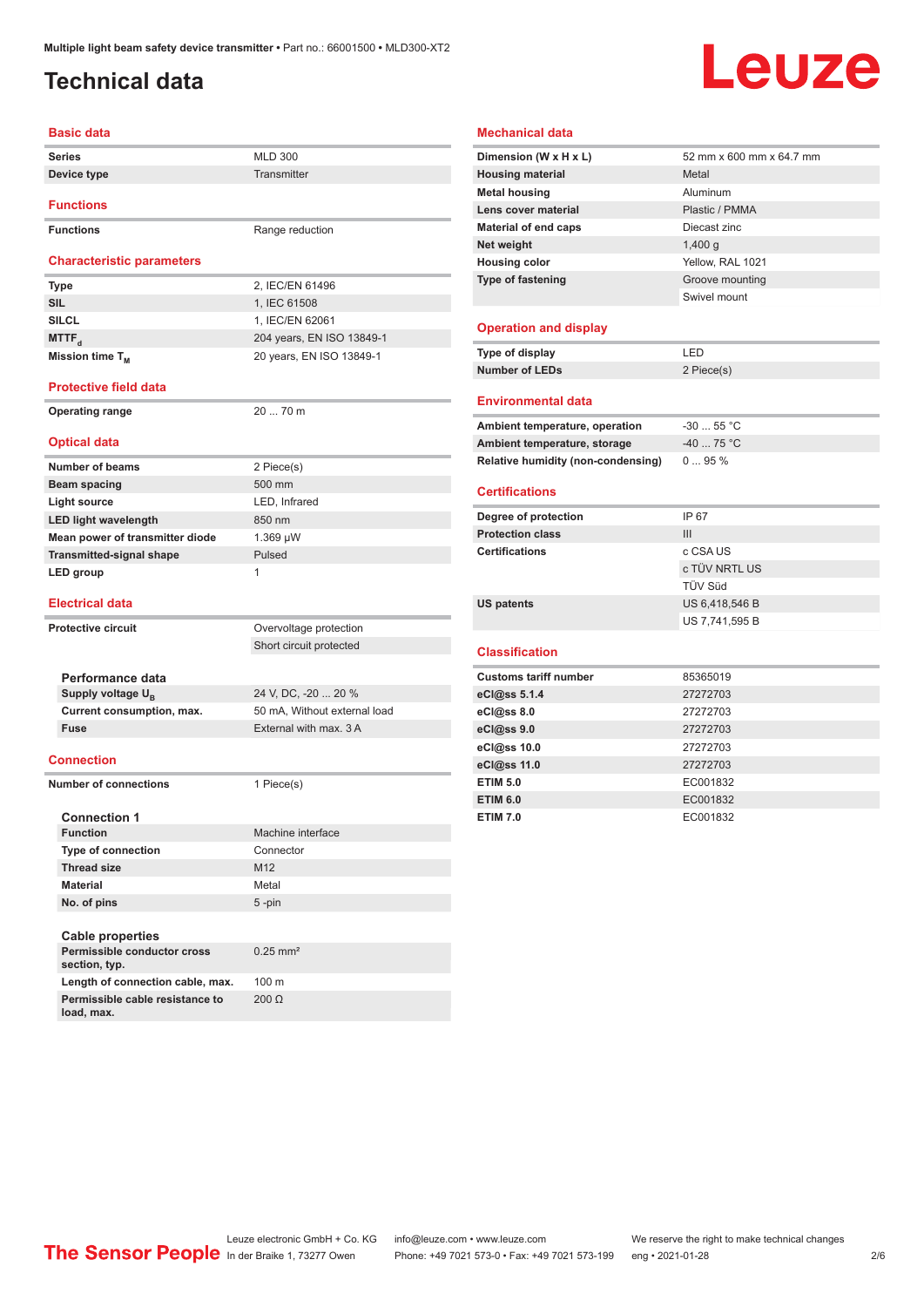### <span id="page-2-0"></span>**Dimensioned drawings**

All dimensions in millimeters



### **Electrical connection**

### **Connection 1**

| <b>Function</b>    | Machine interface |
|--------------------|-------------------|
| Type of connection | Connector         |
| <b>Thread size</b> | M12               |
| <b>Type</b>        | Male              |
| <b>Material</b>    | Metal             |
| No. of pins        | $5 - pin$         |
| Encoding           | A-coded           |

| <b>Pin</b> | <b>Pin assignment</b>                                                                    | <b>Conductor color</b> |  |
|------------|------------------------------------------------------------------------------------------|------------------------|--|
|            | $+24V$                                                                                   | Brown                  |  |
|            | n.c.                                                                                     | White                  |  |
|            | 0 V                                                                                      | <b>Blue</b>            |  |
|            | Transmitter range switching: $0 \vee$ = entire range, $24 \vee$ = Black<br>reduced range |                        |  |
|            | n.c.                                                                                     | Grav                   |  |

### **Operation and display**

| <b>LEDs per light axis</b> | <b>Meaning</b>              |
|----------------------------|-----------------------------|
| Green, continuous light    | Transmitted beam active     |
| Off                        | Transmitted beam not active |

### **Suitable receivers**

| Part no. | <b>Designation</b> | <b>Article</b>                                | <b>Description</b>                                                                                                      |
|----------|--------------------|-----------------------------------------------|-------------------------------------------------------------------------------------------------------------------------|
| 66033500 | MLD310-XR2         | Multiple light beam<br>safety device receiver | Number of beams: 2 Piece(s)<br>Beam spacing: 500 mm<br>Response time: 25 ms<br>Connection: Connector, M12, Metal, 5-pin |
| 66043500 | <b>MLD312-XR2</b>  | Multiple light beam<br>safety device receiver | Number of beams: 2 Piece(s)<br>Beam spacing: 500 mm<br>Response time: 25 ms<br>Connection: Connector, M12, Metal, 5-pin |

#### Leuze electronic GmbH + Co. KG info@leuze.com • www.leuze.com We reserve the right to make technical changes<br>
The Sensor People in der Braike 1, 73277 Owen Phone: +49 7021 573-0 • Fax: +49 7021 573-199 eng • 2021-01-28 Phone: +49 7021 573-0 • Fax: +49 7021 573-199 eng • 2021-01-28 3/6

Leuze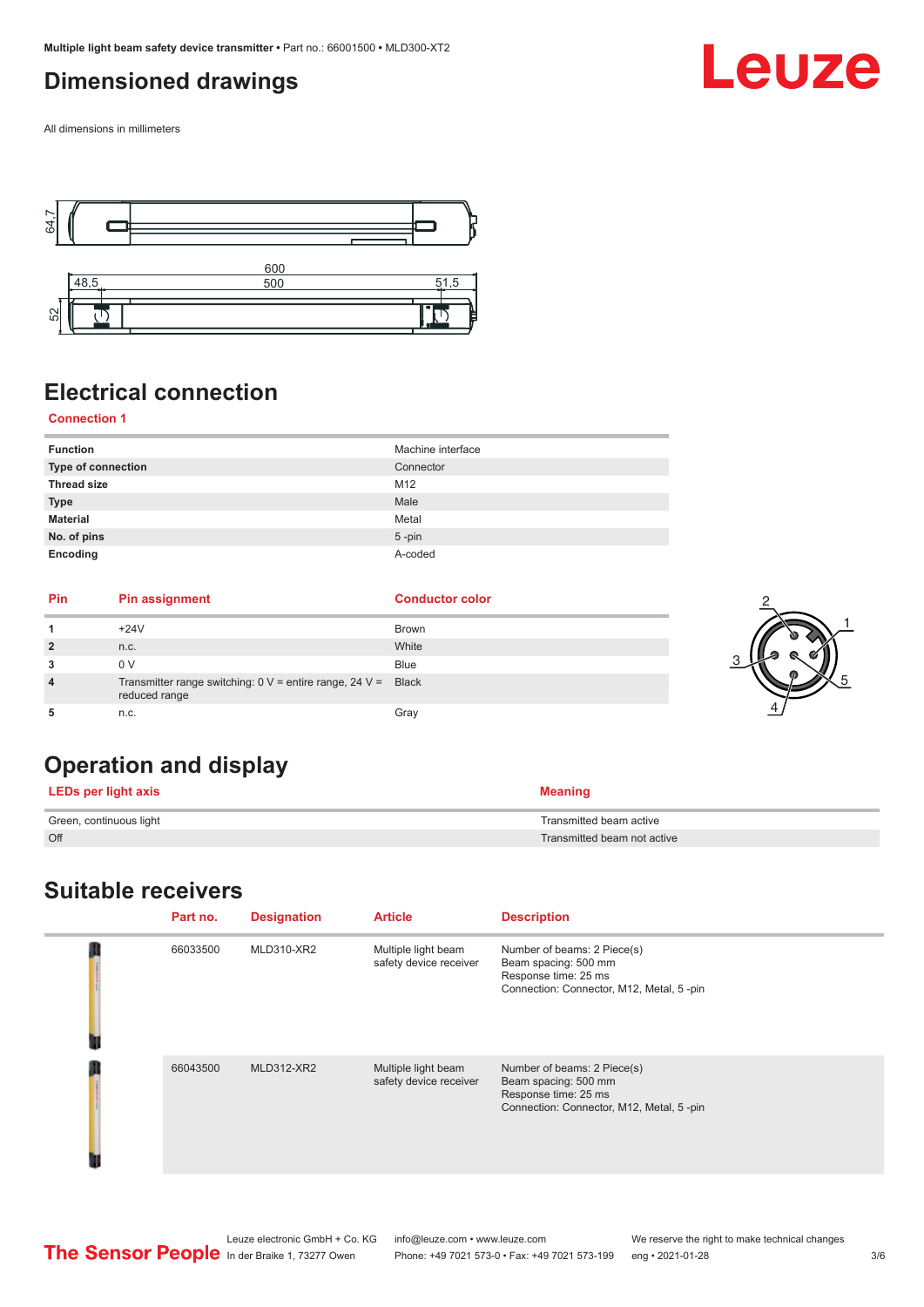### <span id="page-3-0"></span>**Suitable receivers**

## Leuze

| 66053500<br>MLD320-XR2<br>Multiple light beam<br>Number of beams: 2 Piece(s)<br>safety device receiver<br>Beam spacing: 500 mm<br>Response time: 25 ms<br>Connection: Connector, M12, Metal, 8-pin<br>66054500<br>MLD320-XR2M<br>Multiple light beam<br>Special version: Integrated status indicator<br>safety device receiver<br>Number of beams: 2 Piece(s)<br>Beam spacing: 500 mm<br>Response time: 25 ms<br>Connection: Connector, M12, Metal, 8-pin<br>66063500<br>MLD330-XR2<br>Number of beams: 2 Piece(s)<br>Multiple light beam<br>safety device receiver<br>Beam spacing: 500 mm<br>Response time: 50 ms<br>Connection: Connector, M12, Metal, 8-pin<br>Number of beams: 2 Piece(s)<br>66073500<br><b>MLD335-XR2</b><br>Multiple light beam<br>safety device receiver<br>Beam spacing: 500 mm<br>Response time: 50 ms<br>Connection: Connector, M12, Metal, 8-pin |  | Part no. | <b>Designation</b> | <b>Article</b> | <b>Description</b> |
|------------------------------------------------------------------------------------------------------------------------------------------------------------------------------------------------------------------------------------------------------------------------------------------------------------------------------------------------------------------------------------------------------------------------------------------------------------------------------------------------------------------------------------------------------------------------------------------------------------------------------------------------------------------------------------------------------------------------------------------------------------------------------------------------------------------------------------------------------------------------------|--|----------|--------------------|----------------|--------------------|
|                                                                                                                                                                                                                                                                                                                                                                                                                                                                                                                                                                                                                                                                                                                                                                                                                                                                              |  |          |                    |                |                    |
|                                                                                                                                                                                                                                                                                                                                                                                                                                                                                                                                                                                                                                                                                                                                                                                                                                                                              |  |          |                    |                |                    |
|                                                                                                                                                                                                                                                                                                                                                                                                                                                                                                                                                                                                                                                                                                                                                                                                                                                                              |  |          |                    |                |                    |
|                                                                                                                                                                                                                                                                                                                                                                                                                                                                                                                                                                                                                                                                                                                                                                                                                                                                              |  |          |                    |                |                    |

### **Part number code**

#### Part designation: **MLDxyy-zab/t**

| <b>MLD</b> | Multiple light beam safety device                                                                                                                                 |
|------------|-------------------------------------------------------------------------------------------------------------------------------------------------------------------|
| X          | <b>Series</b><br>3: MLD 300<br>5: MLD 500                                                                                                                         |
| <b>yy</b>  | <b>Function classes</b><br>00: transmitter<br>10: automatic restart<br>12: external testing<br>20: EDM/RES<br>30: muting<br>35: timing controlled 4-sensor muting |
| z          | Device type<br>T: transmitter<br>R: receiver<br>RT: transceiver<br>xT: transmitter with high range<br>xR: receiver for high range                                 |
| a          | Number of beams                                                                                                                                                   |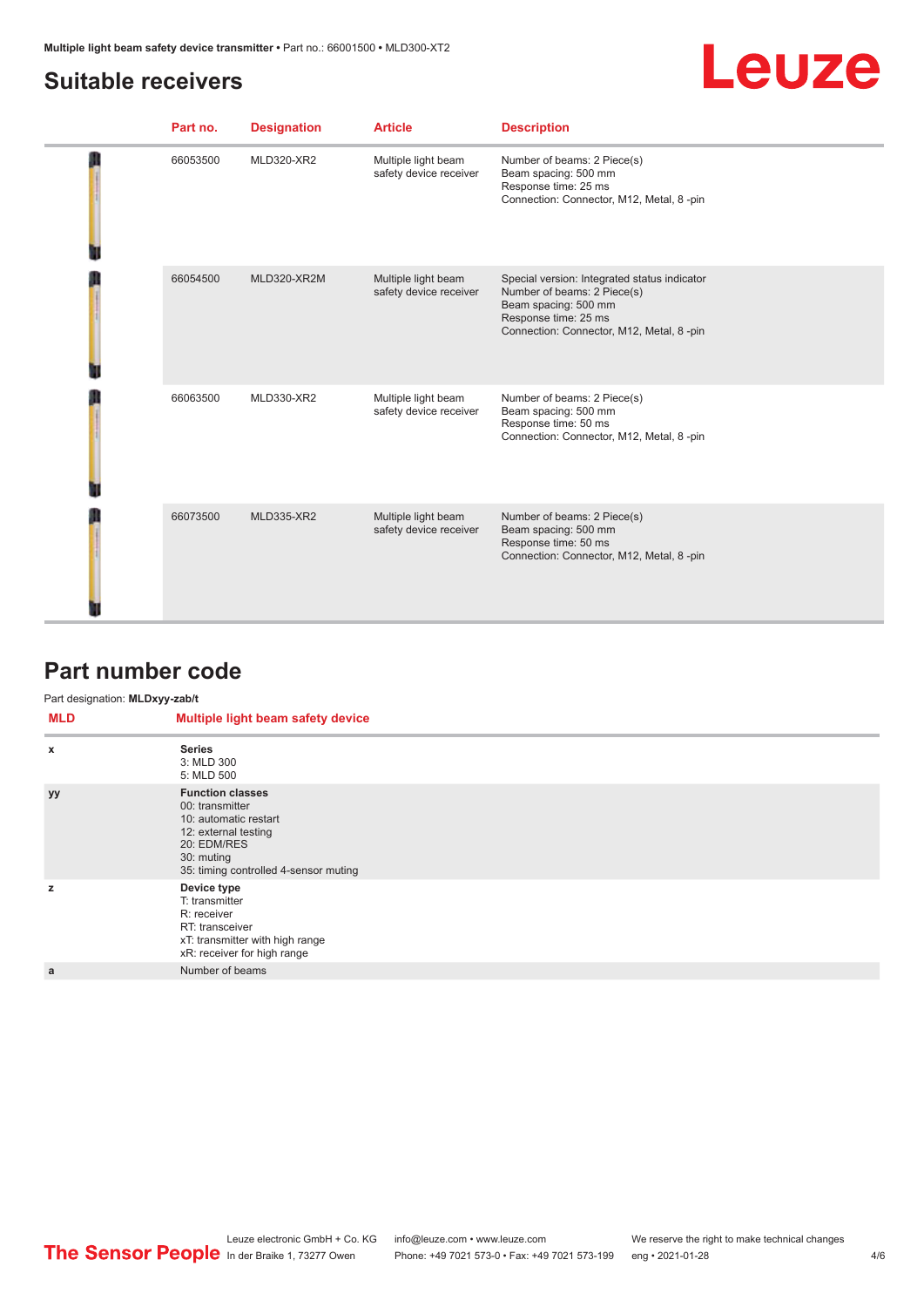### <span id="page-4-0"></span>**Part number code**

| <b>MLD</b> | Multiple light beam safety device                                                                                                                                                                                                                                                                 |
|------------|---------------------------------------------------------------------------------------------------------------------------------------------------------------------------------------------------------------------------------------------------------------------------------------------------|
| b          | Option<br>L: integrated laser alignment aid (for transmitter/receiver)<br>M: integrated status indicator (MLD 320, MLD 520) or integrated status and muting indicator (MLD 330, MLD 335, MLD 510/A, MLD 530,<br>MLD 535)<br>E: connection socket for external muting indicator (AS-i models only) |
| /t         | Safety-related switching outputs (OSSDs), connection technology<br>-: transistor output, M12 plug<br>A: integrated AS-i interface, M12 plug, (safety bus system)                                                                                                                                  |
|            | <b>Note</b>                                                                                                                                                                                                                                                                                       |
|            | $\&$ A list with all available device types can be found on the Leuze website at www.leuze.com.                                                                                                                                                                                                   |

### **Accessories**

### Connection technology - Connection cables

|            | Part no. | <b>Designation</b> | <b>Article</b>   | <b>Description</b>                                                                                                                                           |
|------------|----------|--------------------|------------------|--------------------------------------------------------------------------------------------------------------------------------------------------------------|
| <b>MIL</b> | 50133859 | KD S-M12-5A-P1-020 | Connection cable | Connection 1: Connector, M12, Axial, Female, A-coded, 5-pin<br>Connection 2: Open end<br>Shielded: Yes<br>Cable length: 2,000 mm<br>Sheathing material: PUR  |
|            | 50133860 | KD S-M12-5A-P1-050 | Connection cable | Connection 1: Connector, M12, Axial, Female, A-coded, 5-pin<br>Connection 2: Open end<br>Shielded: Yes<br>Cable length: 5,000 mm<br>Sheathing material: PUR  |
| W          | 50136146 | KD S-M12-5A-P1-250 | Connection cable | Connection 1: Connector, M12, Axial, Female, A-coded, 5-pin<br>Connection 2: Open end<br>Shielded: Yes<br>Cable length: 10,000 mm<br>Sheathing material: PVC |

### Services

| Part no. | <b>Designation</b> | <b>Article</b>                               | <b>Description</b>                                                                                                                                                                                                                                                                                                                                                                                                                                                                                      |
|----------|--------------------|----------------------------------------------|---------------------------------------------------------------------------------------------------------------------------------------------------------------------------------------------------------------------------------------------------------------------------------------------------------------------------------------------------------------------------------------------------------------------------------------------------------------------------------------------------------|
| S981050  | CS40-I-140         | Safety inspection<br>"Safety light barriers" | Details: Checking of a safety light barrier application in accordance with<br>current standards and guidelines. Inclusion of the device and machine data in<br>a database, production of a test log per application.<br>Conditions: It must be possible to stop the machine, support provided by<br>customer's employees and access to the machine for Leuze employees must<br>be ensured.<br>Restrictions: Travel costs and accommodation expenses charged separately<br>and according to expenditure. |
| S981046  | CS40-S-140         | Start-up support                             | Details: For safety devices including stopping time measurement and initial<br>inspection.<br>Conditions: Devices and connection cables are already mounted, price not<br>including travel costs and, if applicable, accommodation expenses.<br>Restrictions: Max. 2 h., no mechanical (mounting) and electrical (wiring) work<br>performed, no changes (attachments, wiring, programming) to third-party<br>components in the nearby environment.                                                      |